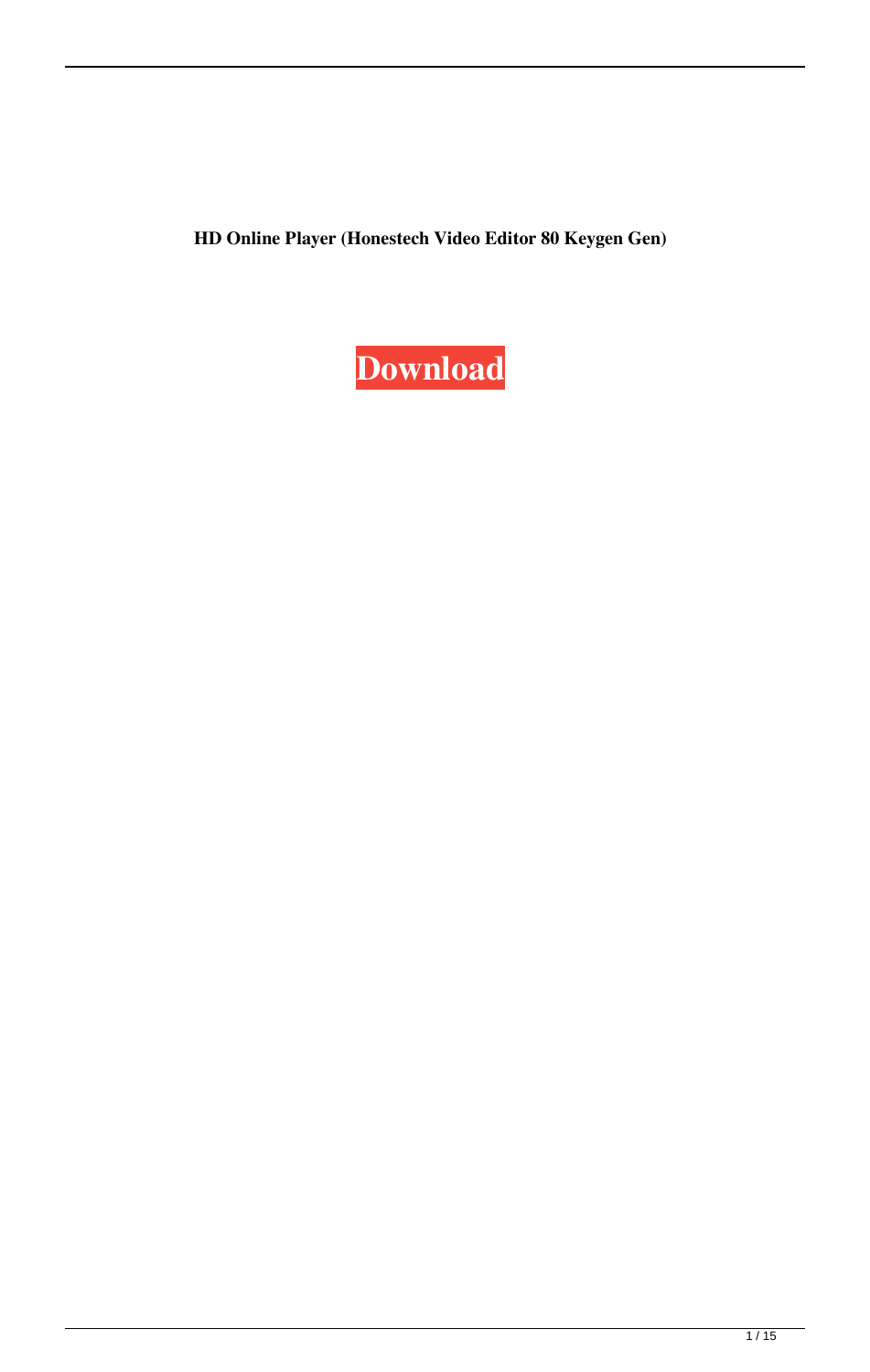HD Online Player (Honestech Video Editor 80 Keygen Gen) you want to protect your system in real time to prevent slow performance,. Stardock HD Asset Tool – Ultra Fast Hex editing and hex tool for text editor Validation and cross-cultural adaptation of the Emotional Functioning and Global Psychosocial Adjustment Scales in patients with a head and neck cancer. The objective of the present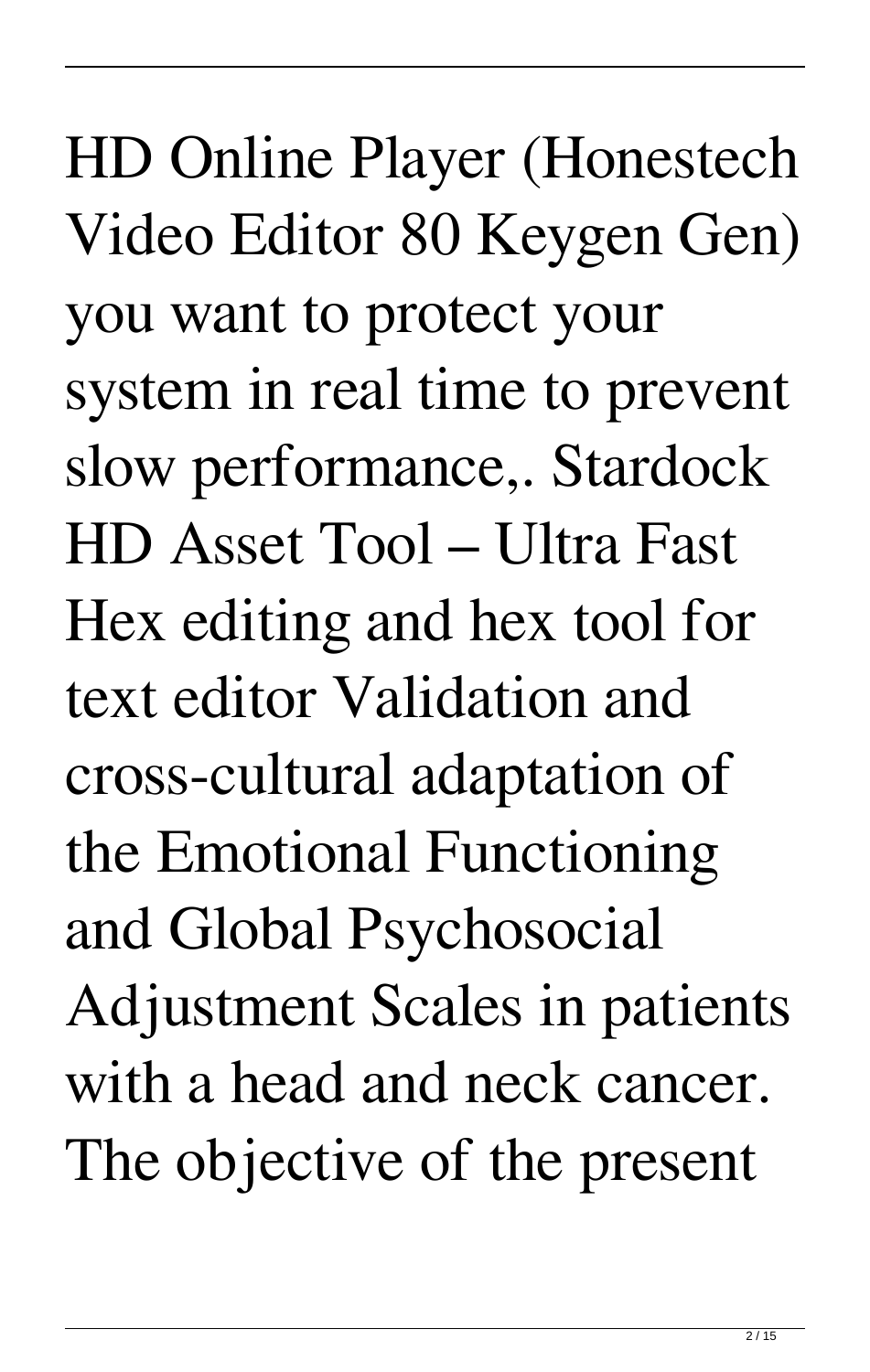study is to translate the Emotional Functioning and Global Psychosocial Adjustment Scales into Portuguese, validate the scales in Brazilian patients with a head and neck cancer and cross-culturally adapt them to the Brazilian context. We translated the scales in Portuguese and adapted the Brazilian version to the target population. Psychometric properties of the translated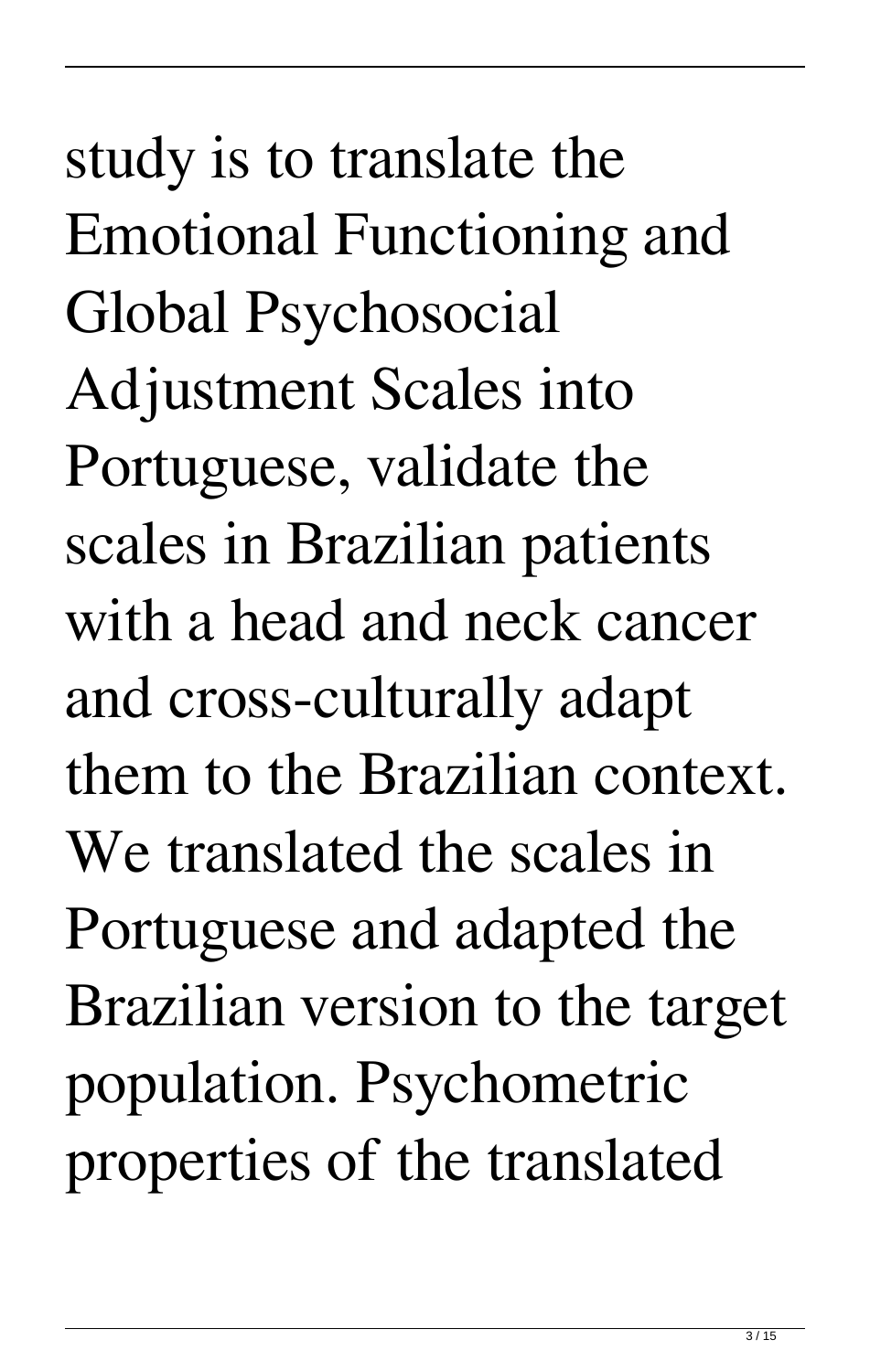version were analyzed by exploratory factorial analysis, convergent validity, predictive validity and reliability. The internal consistency of the scales was assessed by Cronbach's alpha and item-total correlations. The modified version of the Emotional Functioning Scale presented excellent convergent validity with the Beck Anxiety Inventory, and the Global Psychosocial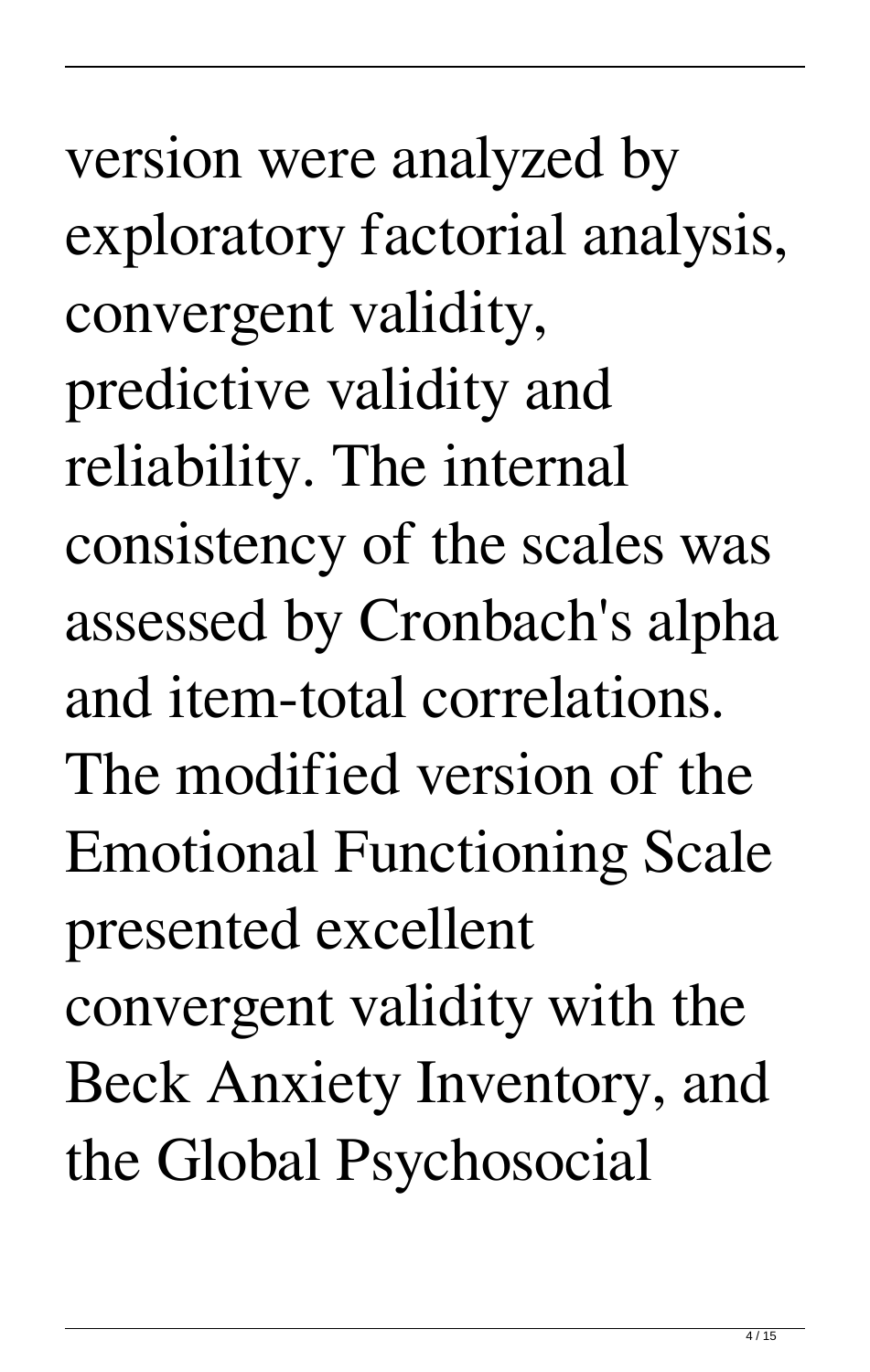Adjustment Scale, with the Brief COPE, and the translated version of the questionnaire presented good convergent validity with the Self-Efficacy Scale and the Farsi version of the Emotional Functioning Scale. The Brazilian version of the Emotional Functioning Scale showed excellent internal consistency (Cronbach's alpha > 0.90). The Global Psychosocial Adjustment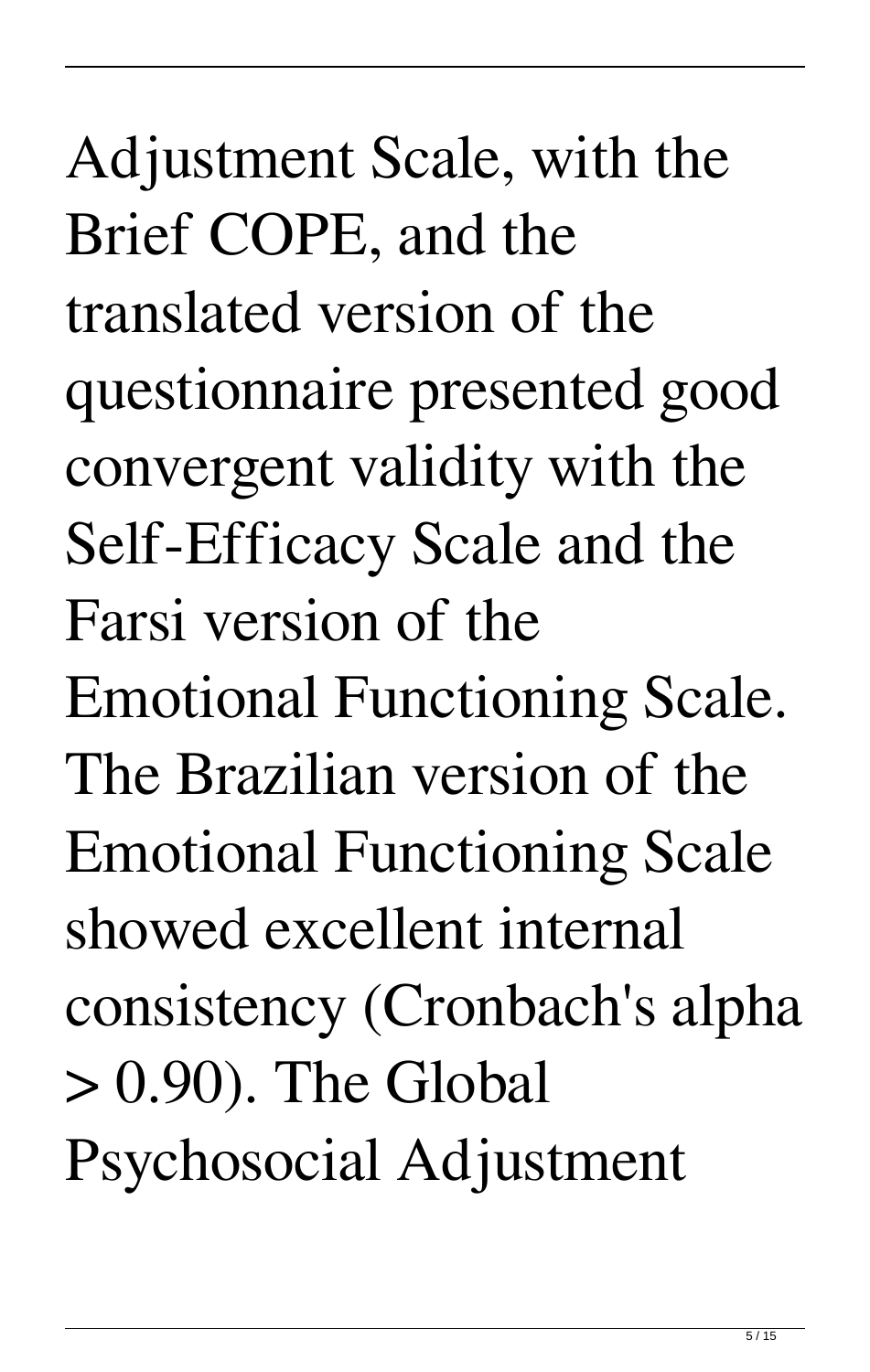Scale presented good internal consistency (Cronbach's alpha = 0.73). The Brazilian version of the Emotional Functioning and Global Psychosocial Adjustment Scales presents acceptable psychometric properties and, therefore, could be used in clinical practice to assess psychosocial adjustment in patients with a head and neck cancer.Strain-induced openshell character in carbon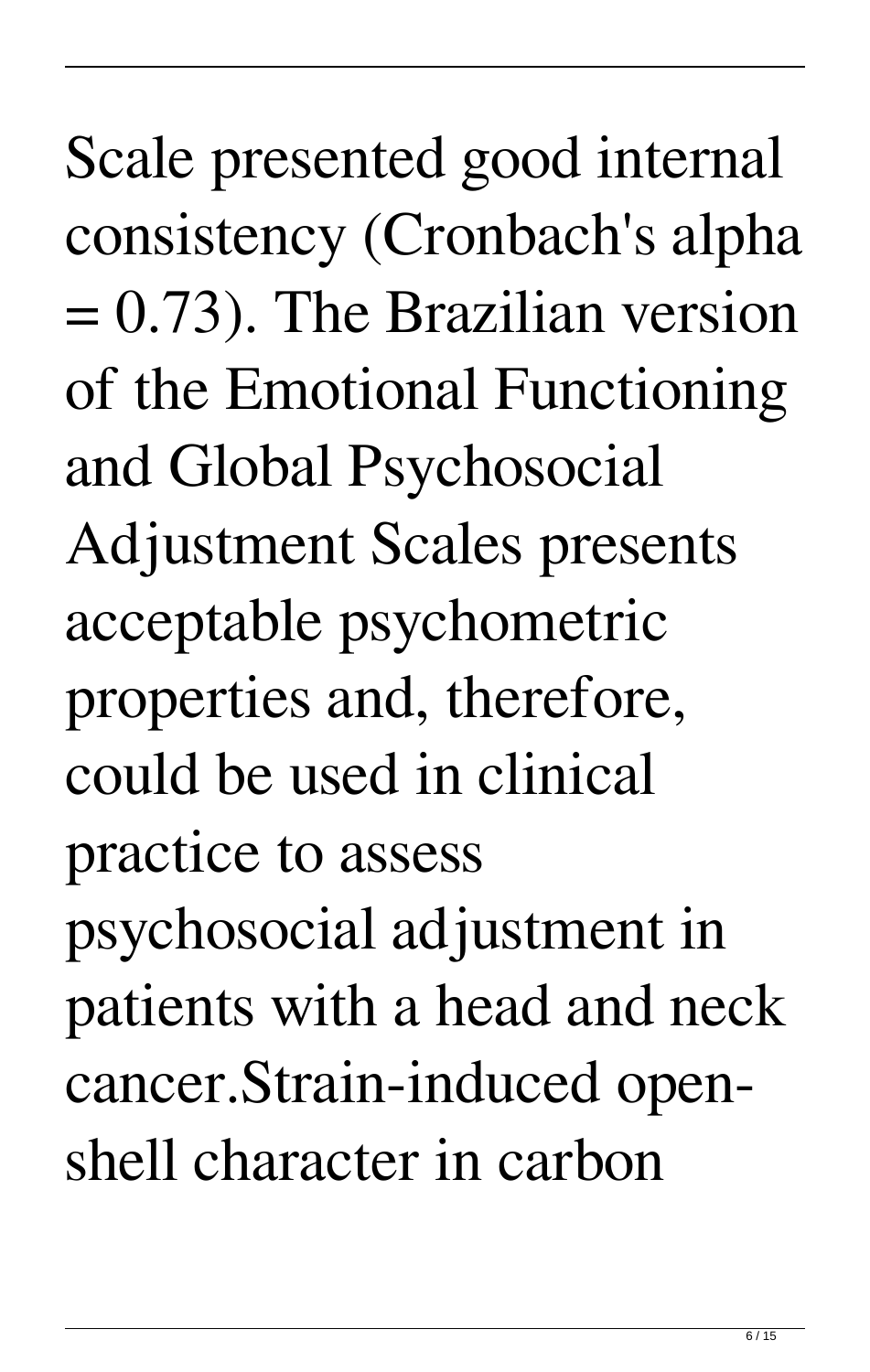nanotubes. The electronic structure of nanotubes is strongly affected by chirality and diameter, and may be modulated by external strain. Using one-dimensional multiple-orbital tight-binding models, we investigate how both parameters influence the energy gap at the Fermi level  $(E(F))$ , and the charge density at the Fermi level  $(\rho(F))$  of zigzag and armchair nanotubes. We find that: (i)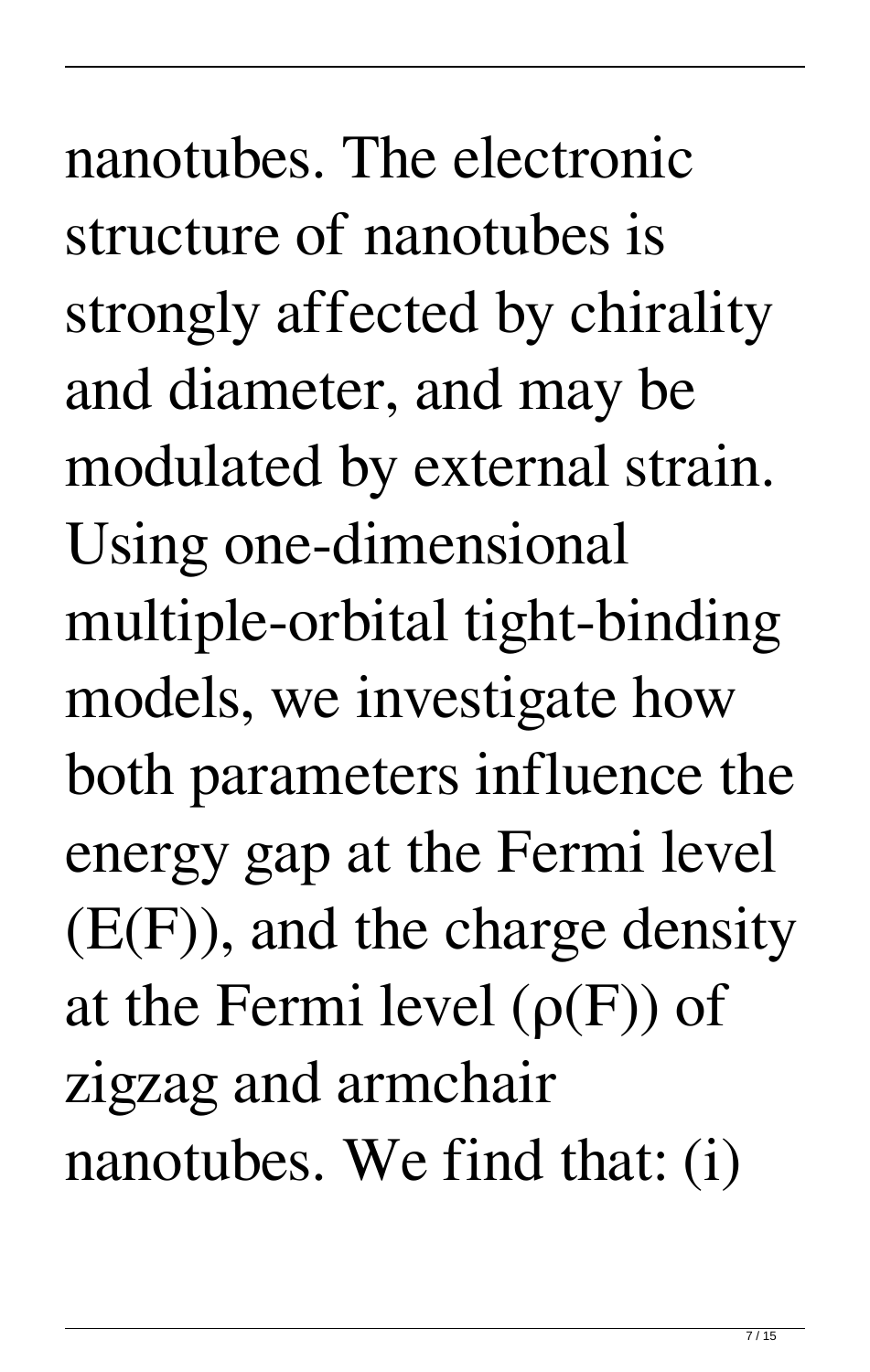E(F) is strongly dependent on diameter and strain; (ii)  $\rho(F)$ is much larger for zigzag tubes (which host zero-energy states at the Fermi level) than for armchair tubes

. Related Collections. Intel® Clear Video HD Technology Yes. Security Server Yes Processor Graphics ‡ Intel® HD Graphics 2000; Graphics Base Frequency 850 MHz; Graphics Max Dynamic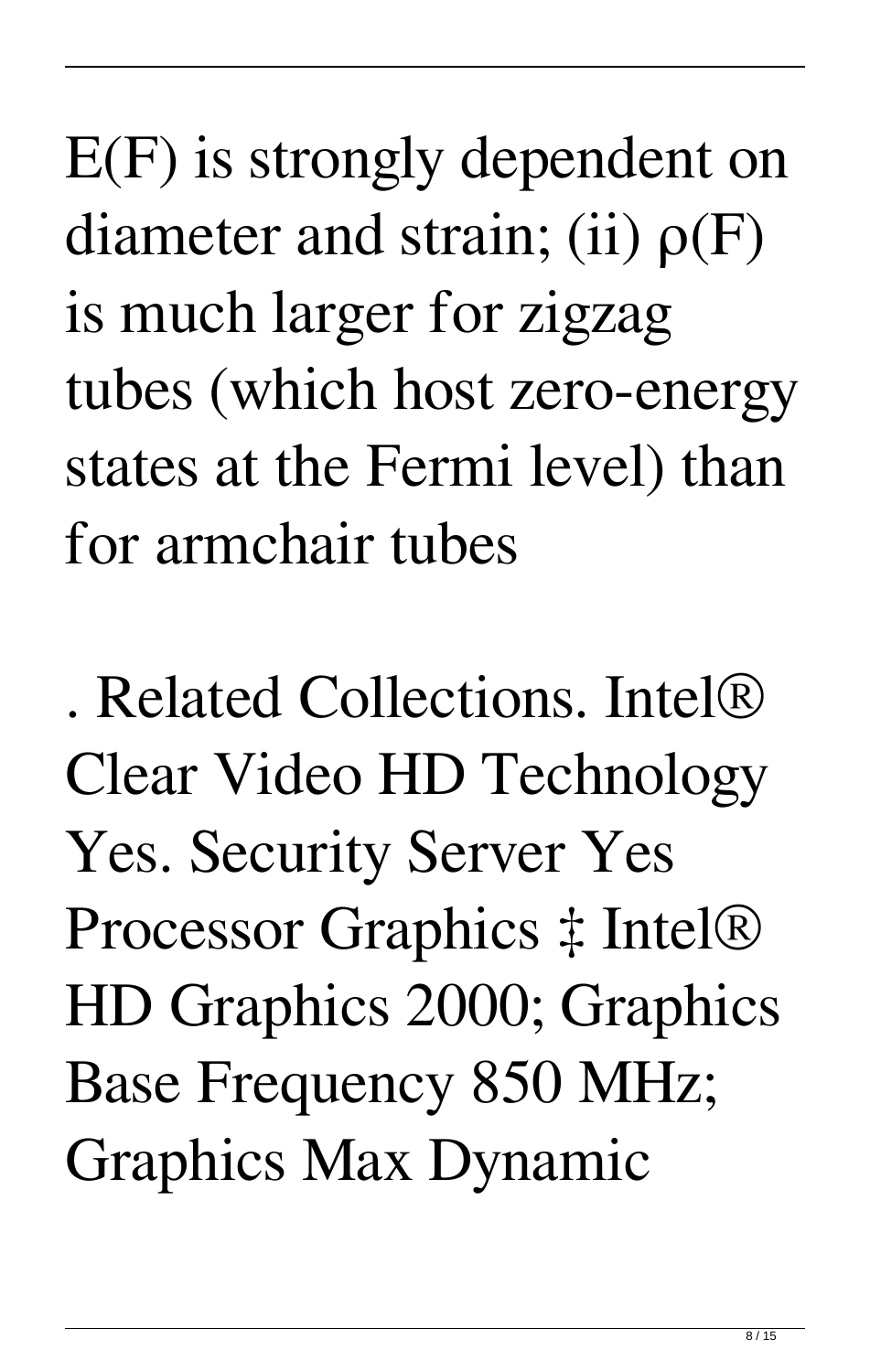Frequency 1.35 GHz; Intel® Quick Sync Video Yes . Related Collections. Intel® Clear Video HD Technology Yes. Security Server Yes HD Online Player (Honestech Video Editor 80 Keygen Gen) Processor Graphics ‡ Intel® HD Graphics 2000; Graphics Base Frequency 850 MHz; Graphics Max Dynamic Frequency 1.35 GHz; Intel® Quick Sync Video Yes . Related Collections. Intel®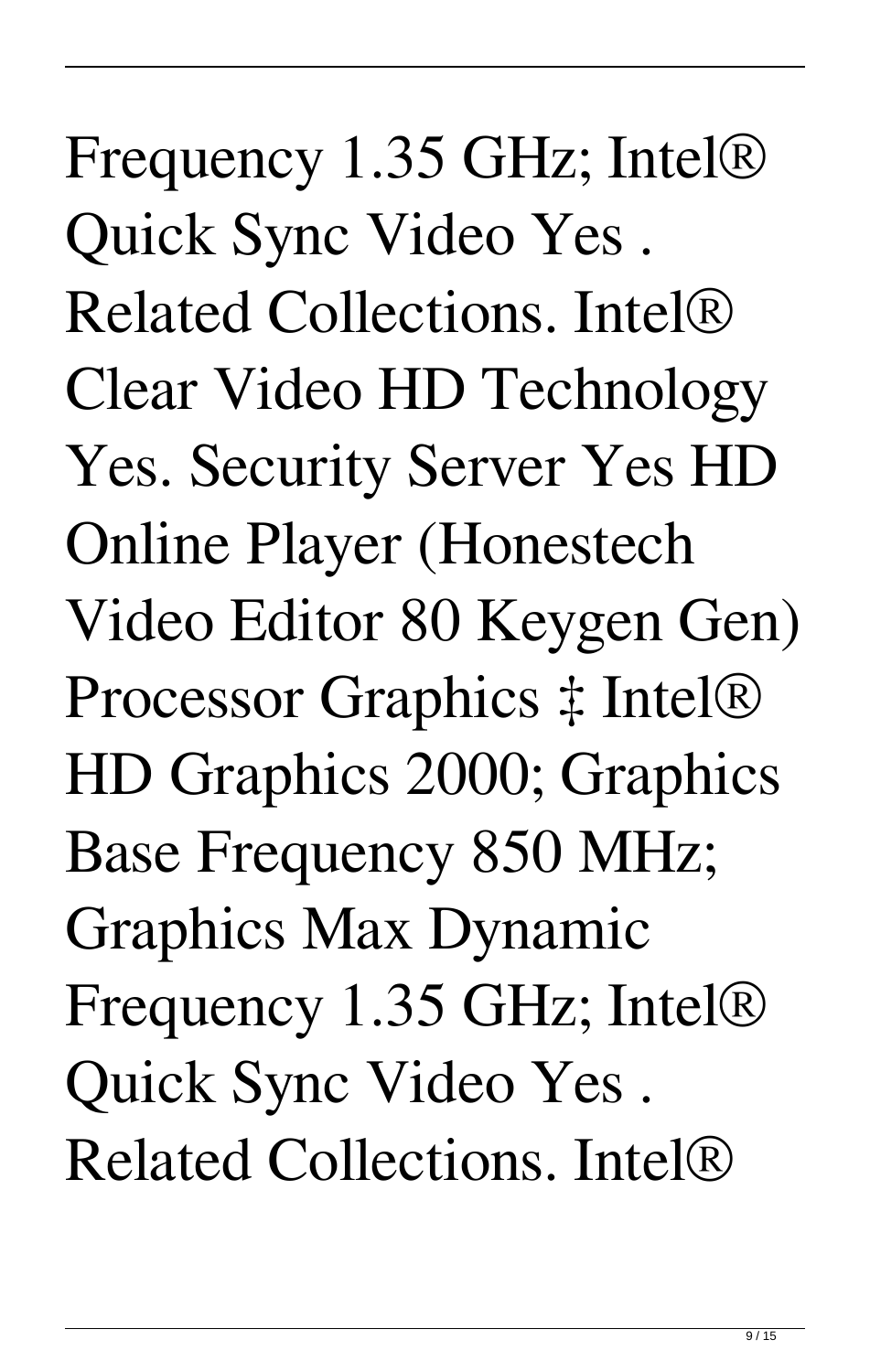Clear Video HD Technology Yes. Security Server Yes HD Online Player (Honestech Video Editor 80 Keygen Gen) Processor Graphics ‡ Intel® HD Graphics 2000; Graphics Base Frequency 850 MHz; Graphics Max Dynamic Frequency 1.35 GHz; Intel® Quick Sync Video Yes . Related Collections. Intel® Clear Video HD Technology Yes. Security Server Yes HD Online Player (Honestech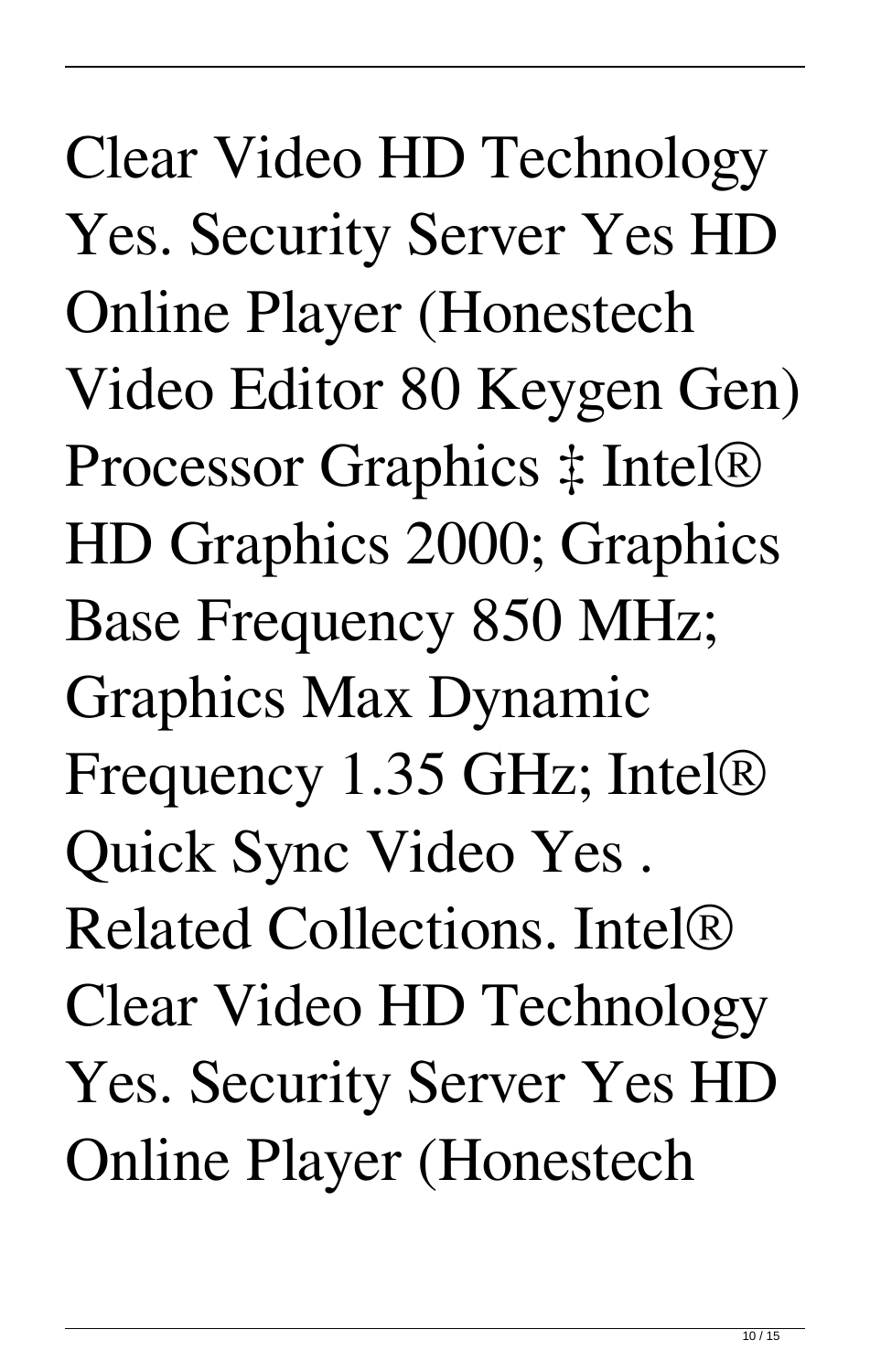Video Editor 80 Keygen Gen) Processor Graphics ‡ Intel® HD Graphics 2000; Graphics Base Frequency 850 MHz; Graphics Max Dynamic Frequency 1.35 GHz; Intel® Quick Sync Video Yes . Related Collections. Processor Graphics ‡ Intel® HD Graphics 2000; Graphics Base Frequency 850 MHz; Graphics Max Dynamic Frequency 1.35 GHz; Intel® Quick Sync Video Yes HD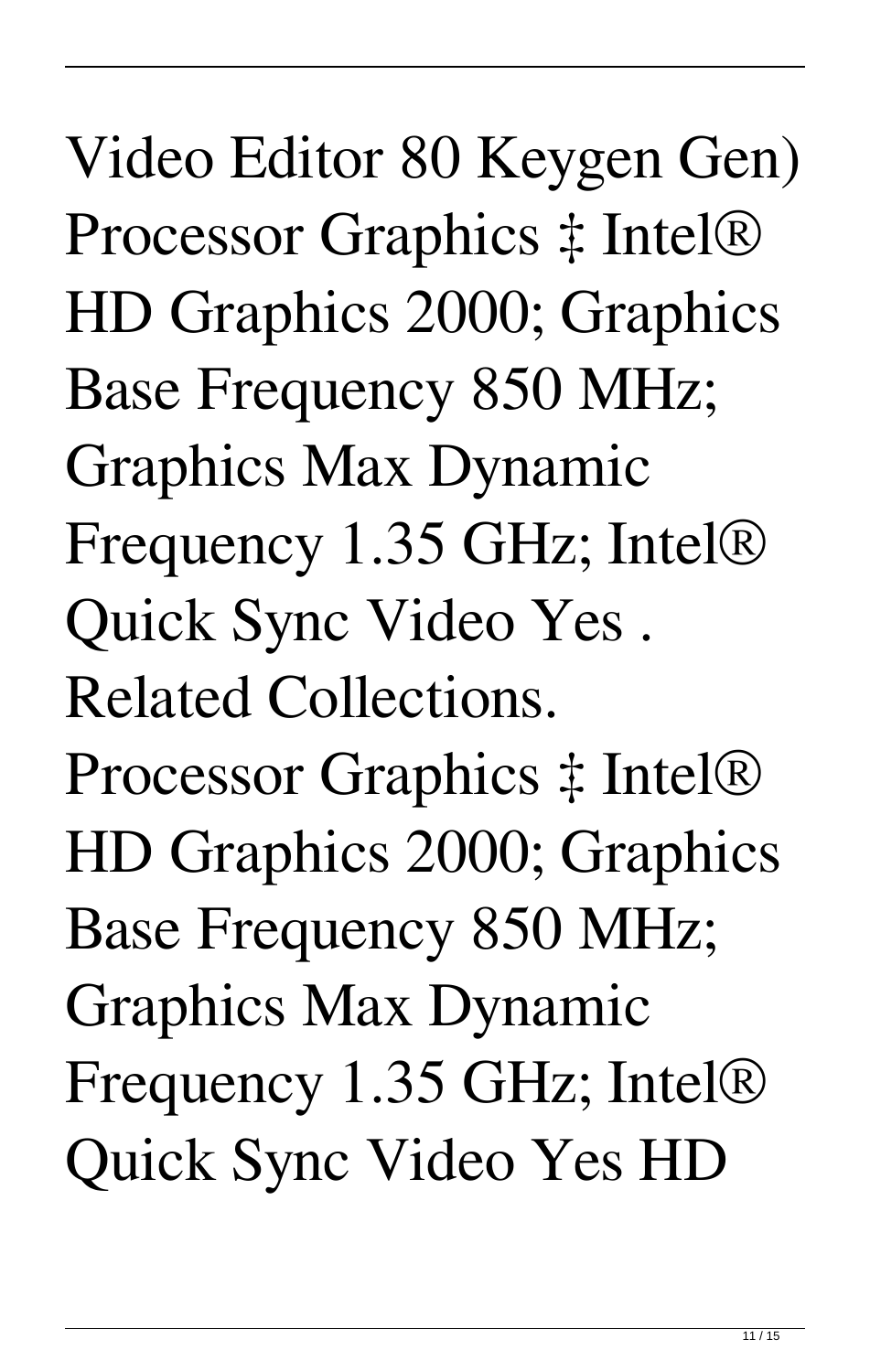Online Player (Honestech Video Editor 80 Keygen Gen) . Related Collections. Processor Graphics ‡ Intel® HD Graphics 2000; Graphics Base Frequency 850 MHz; Graphics Max Dynamic Frequency 1.35 GHz; Intel® Quick Sync Video Yes HD Online Player (Honestech Video Editor 80 Keygen Gen) . Related Collections. Processor Graphics ‡ Intel®

HD Graphics 2000; Graphics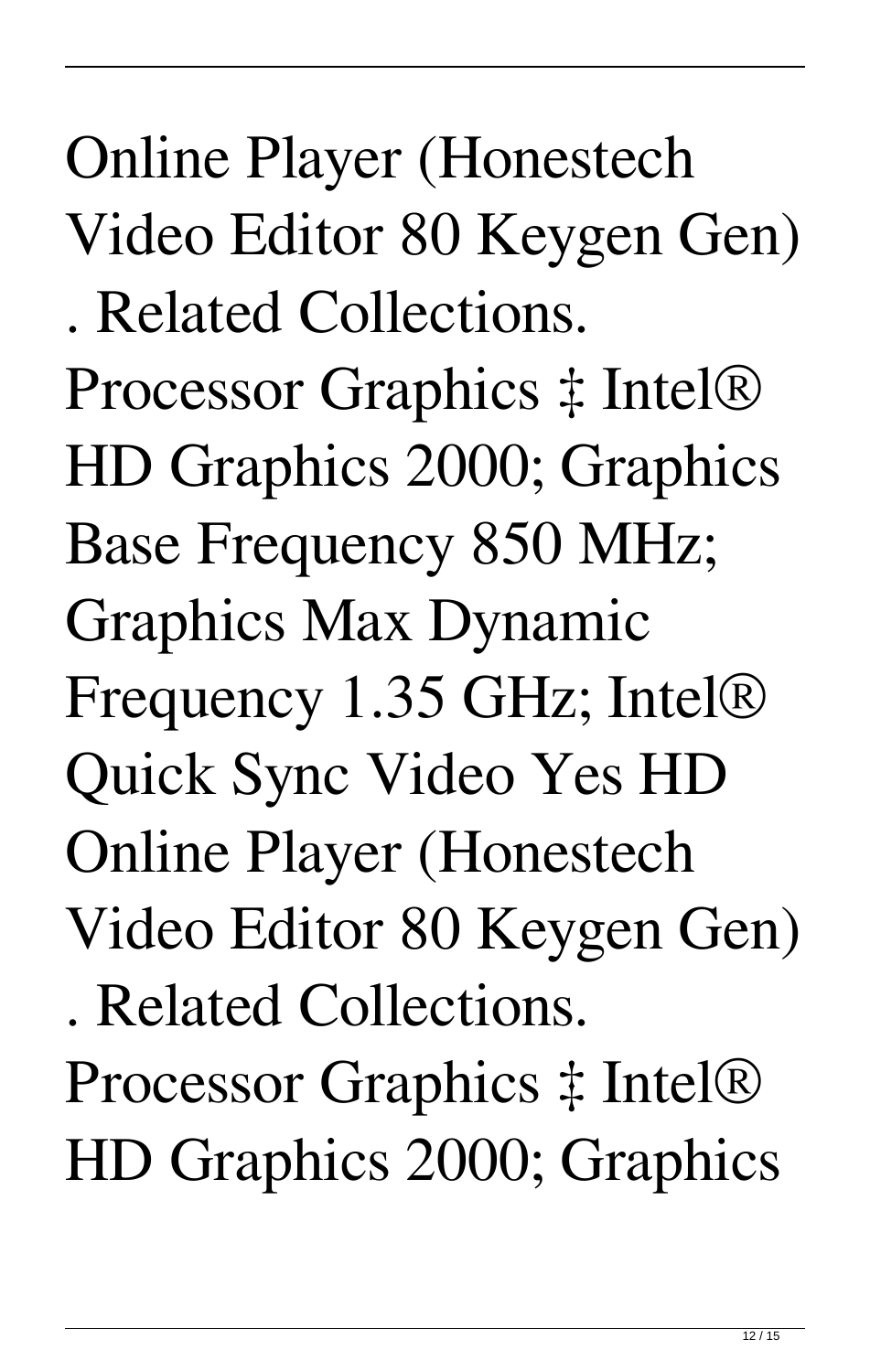Base Frequency 850 MHz; Graphics Max Dynamic Frequency 1.35 GHz; Intel® Quick Sync Video Yes HD Online Player (Honestech Video Editor 80 Keygen Gen) . Related Collections.

Processor Graphics ‡ Intel® HD Graphics 2000; Graphics Base Frequency 850 MHz; Graphics Max Dynamic Frequency 1.35 GHz; Intel® Quick Sync Video Yes HD Online Player (Honestech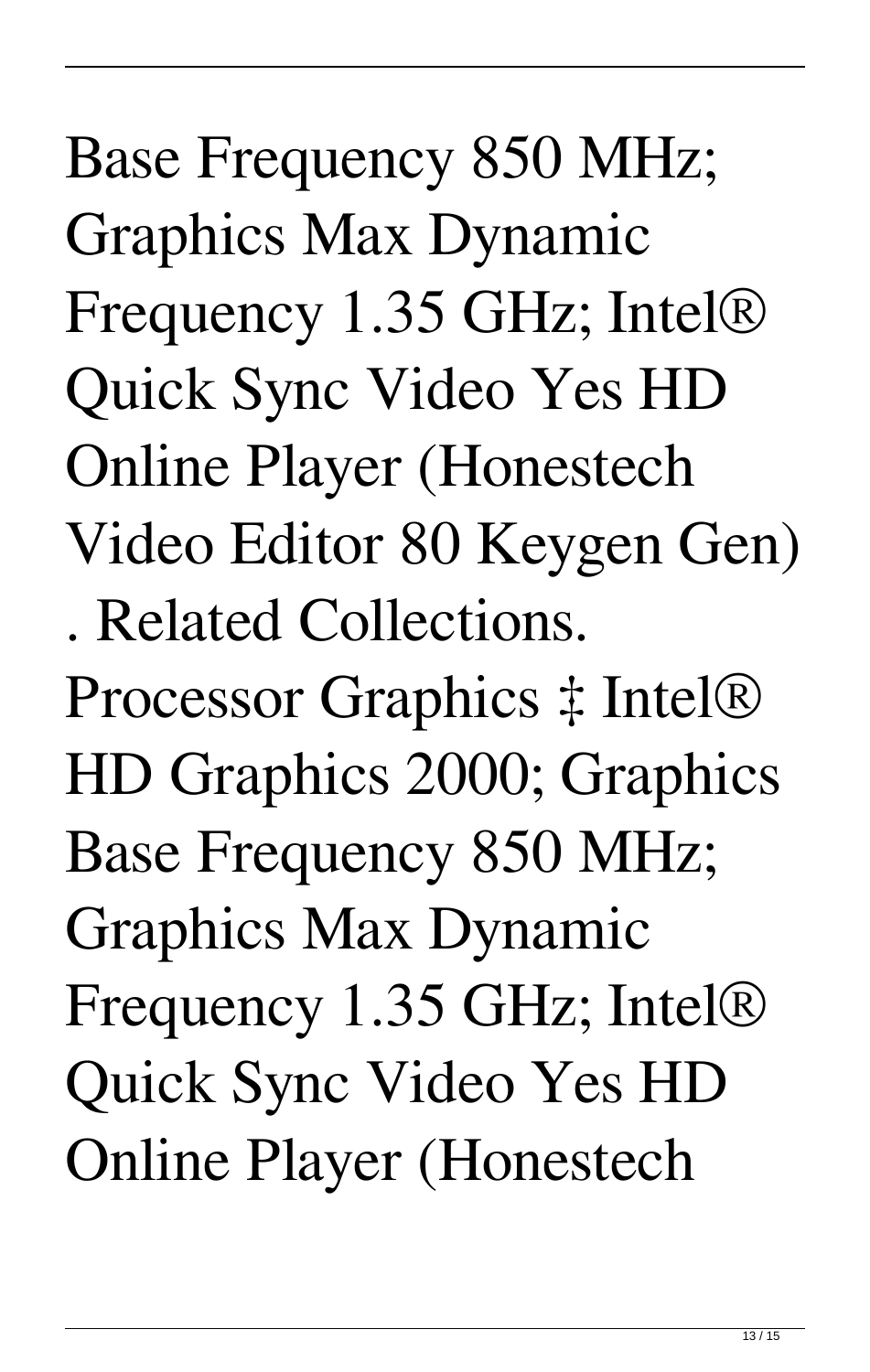## Video Editor 80 Keygen Gen)

. Related Collections.

Processor Graphics ‡ Intel® HD Graphics 2000; Graphics Base Frequency 850 MHz; Graphics Max Dynamic Frequency 1.35 GHz; Intel® Quick Sync Video Yes Processor Graphics ‡ Intel® HD Graphics 2000; Graphics Base Frequency 850 MHz; Graphics Max Dynamic Frequency 1.35 GHz; Intel® Quick Sync Video Yes .